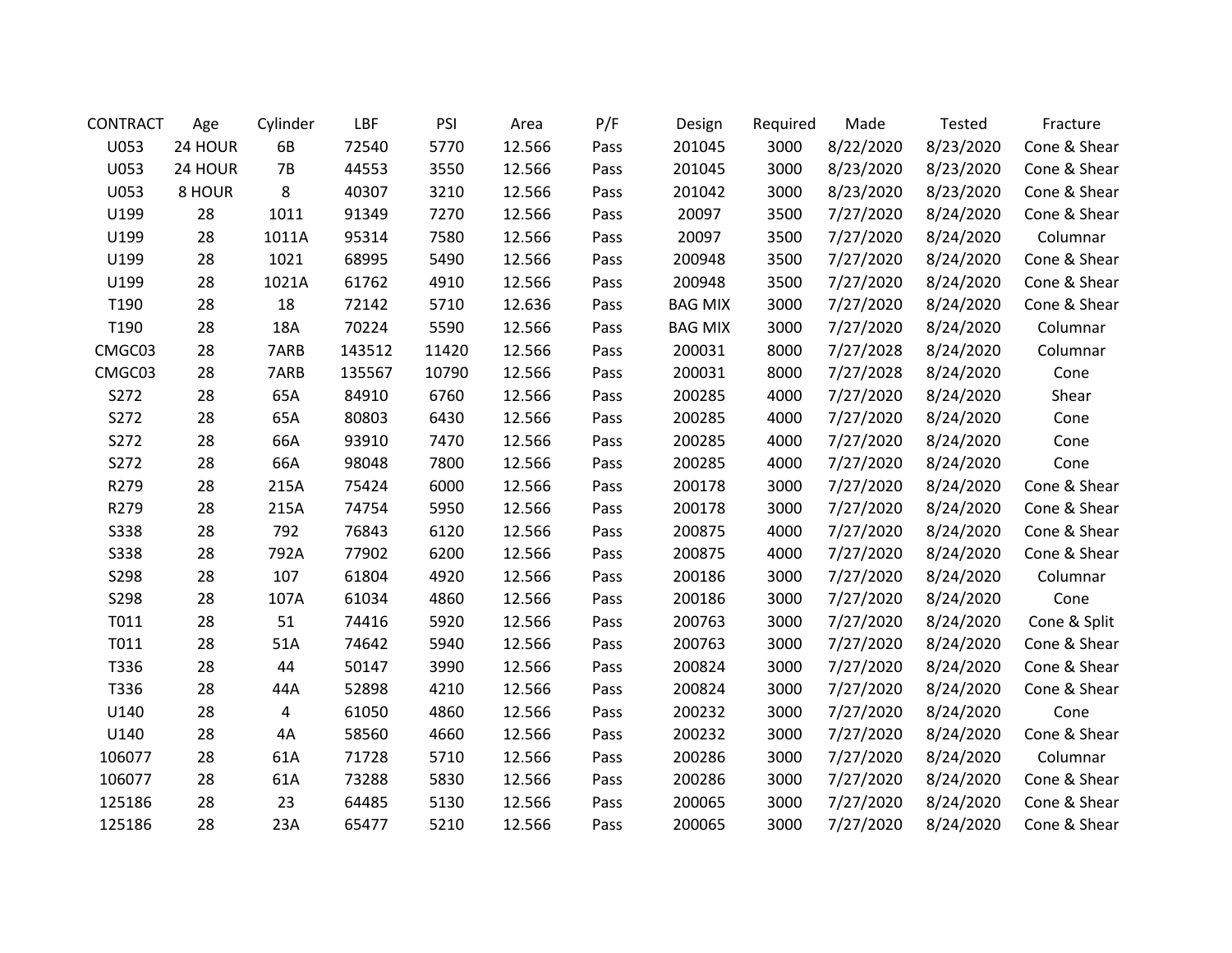| T079   | 28   | 167A           | 61763  | 4910 | 12.566 | Pass | 200067 | 3000 | 7/27/2020 | 8/24/2020 | Cone         |
|--------|------|----------------|--------|------|--------|------|--------|------|-----------|-----------|--------------|
| T079   | 28   | 167A           | 65056  | 5180 | 12.566 | Pass | 200067 | 3000 | 7/27/2020 | 8/24/2020 | Cone & Shear |
| T079   | 28   | 168A           | 70566  | 5600 | 12.604 | Pass | 200065 | 4000 | 7/27/2020 | 8/24/2020 | Cone         |
| T079   | 28   | 168A           | 74788  | 5950 | 12.566 | Pass | 200065 | 4000 | 7/27/2020 | 8/24/2020 | Columnar     |
| U204   | 28   | 2A             | 54395  | 4310 | 12.623 | Pass | 200378 | 3000 | 7/27/2020 | 8/24/2020 | Cone         |
| U204   | 28   | 2A             | 58491  | 4650 | 12.566 | Pass | 200378 | 3000 | 7/27/2020 | 8/24/2020 | Cone & Shear |
| 112919 | 30   | 45             | 74938  | 5960 | 12.566 | Pass | 200162 | 3000 | 7/25/2020 | 8/24/2020 | Cone & Split |
| 112919 | 30   | 45A            | 75557  | 6010 | 12.566 | Pass | 200162 | 3000 | 7/25/2020 | 8/24/2020 | Cone         |
| U911   | 28   | 6              | 60032  | 4780 | 12.548 | Pass | 200189 | 3000 | 7/27/2020 | 8/24/2020 | Cone & Shear |
| U911   | 28   | 6A             | 62683  | 4990 | 12.566 | Pass | 200189 | 3000 | 7/27/2020 | 8/24/2020 | Cone & Shear |
| P079   | 28   | 483            | 64256  | 5110 | 12.566 | Pass | 200260 | 3000 | 7/27/2020 | 8/24/2020 | Cone         |
| P079   | 28   | 483A           | 72806  | 5790 | 12.566 | Pass | 200260 | 3000 | 7/27/2020 | 8/24/2020 | Columnar     |
| P230   | 28   | 1862           | 135273 | 4780 | 28.274 | Pass | 200160 | 3000 | 7/27/2020 | 8/24/2020 | Columnar     |
| P230   | 28   | 1862A          | 131172 | 4640 | 28.274 | Pass | 200160 | 3000 | 7/27/2020 | 8/24/2020 | Columnar     |
| P230   | 28   | 1863           | 69469  | 5530 | 12.566 | Pass | 200154 | 3000 | 7/27/2020 | 8/24/2020 | Columnar     |
| P230   | 28   | 1863A          | 69931  | 5560 | 12.566 | Pass | 200154 | 3000 | 7/27/2020 | 8/24/2020 | Columnar     |
| DB1801 | 28   | 241            | 64271  | 5110 | 12.566 | Pass | 200916 | 3000 | 7/27/2020 | 8/24/2020 | Cone & Shear |
| DB1801 | 28   | 241A           | 68240  | 5430 | 12.566 | Pass | 200916 | 3000 | 7/27/2020 | 8/24/2020 | Cone & Shear |
| 121525 | 28   | $\overline{2}$ | 79299  | 6310 | 12.566 | Pass | 200210 | 3000 | 7/27/2020 | 8/24/2020 | Cone & Shear |
| 121525 | 28   | 2A             | 84993  | 6760 | 12.566 | Pass | 200210 | 3000 | 7/27/2020 | 8/24/2020 | Columnar     |
| 121534 | 28   | 9              | 49221  | 3920 | 12.566 | Pass | 200207 | 3000 | 7/27/2020 | 8/24/2020 | Cone         |
| 121534 | 28   | 9A             | 48612  | 3870 | 12.566 | Pass | 200207 | 3000 | 7/27/2020 | 8/24/2020 | Cone         |
| R279   | 11   | 225D           | 63119  | 5020 | 12.566 | Pass | 200406 | 3000 | 8/13/2020 | 8/24/2020 | Columnar     |
| R279   | 11   | 225D           | 59429  | 4730 | 12.566 | Pass | 200406 | 3000 | 8/13/2020 | 8/24/2020 | Cone & Shear |
| S127   | 28   | 214            | 64727  | 5140 | 12.592 | Pass | 200401 | 3000 | 7/27/2020 | 8/24/2020 | Cone         |
| S127   | 28   | 214A           | 63377  | 5040 | 12.566 | Pass | 200401 | 3000 | 7/27/2020 | 8/24/2020 | Cone & Shear |
| T213   | 3    | 1B             | 99302  | 7900 | 12.566 | Pass | 200140 | 3000 | 8/21/2020 | 8/24/2020 | Columnar     |
| U199   | 60HR | 1024E          | 44708  | 3560 | 12.566 | Pass | 200948 | 3000 | 8/21/2020 | 8/24/2020 | Columnar     |
| U199   | 60HR | 1024F          | 43782  | 3480 | 12.566 | Pass | 200948 | 3000 | 8/21/2020 | 8/24/2020 | Cone & Split |
| P230   | 28   | 1864           | 58425  | 4650 | 12.566 | Pass | 200154 | 3000 | 7/28/2020 | 8/25/2020 | Cone & Shear |
| P230   | 28   | 1864A          | 56259  | 4480 | 12.566 | Pass | 200154 | 3000 | 7/28/2020 | 8/25/2020 | Columnar     |
| DB1801 | 28   | 242            | 89103  | 7090 | 12.566 | Pass | 200170 | 3000 | 7/28/2020 | 8/25/2020 | Cone         |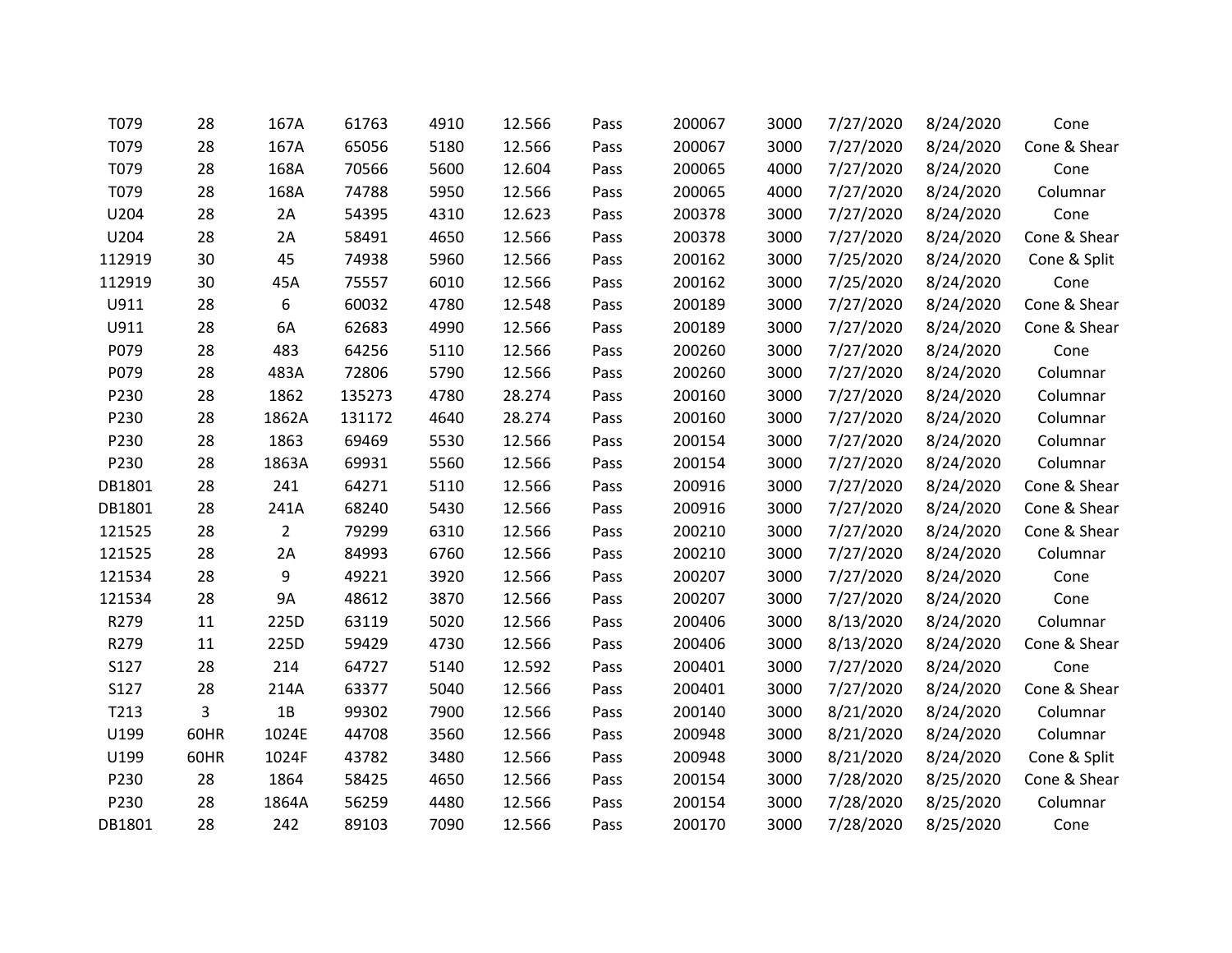| DB1801      | 28             | 242A   | 92412  | 7350   | 12.566 | Pass | 200170       | 3000 | 7/28/2020 | 8/25/2020 | Cone & Shear |
|-------------|----------------|--------|--------|--------|--------|------|--------------|------|-----------|-----------|--------------|
| DB1801      | 28             | 243    | 82590  | 6560   | 12.592 | Pass | <b>GROUT</b> | 3000 | 7/28/2020 | 8/25/2020 | Columnar     |
| DB1801      | 28             | 243A   | 29466  | < 2340 | 12.566 | Fail | <b>GROUT</b> | 3000 | 7/28/2020 | 8/25/2020 | Cone & Shear |
| CMGC03      | 28             | 10 ARK | 120942 | 9620   | 12.566 | Pass | 200923       | 5000 | 7/28/2020 | 8/25/2020 | Columnar     |
| CMGC03      | 28             | 10 ARK | 115434 | 9190   | 12.566 | Pass | 200923       | 5000 | 7/28/2020 | 8/25/2020 | Cone & Shear |
| S202        | 28             | 221    | 84793  | 6750   | 12.566 | Pass | 200147       | 3000 | 7/28/2020 | 8/25/2020 | Cone & Shear |
| S202        | 28             | 221A   | 85591  | 6810   | 12.566 | Pass | 200147       | 3000 | 7/28/2020 | 8/25/2020 | Columnar     |
| S202        | 28             | 222    | 79692  | 6290   | 12.667 | Pass | 200147       | 3000 | 7/28/2020 | 8/25/2020 | Cone & Shear |
| S202        | 28             | 222A   | 78583  | 6250   | 12.566 | Pass | 200147       | 3000 | 7/28/2020 | 8/25/2020 | Cone & Shear |
| S127        | 28             | 215    | 70531  | 5590   | 12.623 | Pass | 200401       | 3000 | 7/28/2020 | 8/25/2020 | Cone & Shear |
| S127        | 28             | 215A   | 76059  | 6050   | 12.566 | Pass | 200401       | 3000 | 7/28/2020 | 8/25/2020 | Columnar     |
| S202        | $\overline{7}$ | 236B   | 95713  | 3390   | 28.274 | Pass | 200457       | 3000 | 1/18/2020 | 8/25/2020 | Cone & Shear |
| S202        | $\overline{7}$ | 236B   | 94133  | 3330   | 28.274 | Pass | 200457       | 3000 | 1/18/2020 | 8/25/2020 | Cone & Shear |
| R273        | $\overline{7}$ | 189B   | 52855  | 4210   | 12.566 | Pass | 200256       | 3000 | 8/18/2020 | 8/25/2020 | Cone & Shear |
| <b>S338</b> | 29             | 793    | 73982  | 5890   | 12.566 | Pass | 200875       | 4000 | 7/28/2020 | 8/26/2020 | Cone & Shear |
| <b>S338</b> | 29             | 793A   | 71058  | 5650   | 12.566 | Pass | 200875       | 4000 | 7/28/2020 | 8/26/2020 | Cone & Shear |
| S060        | 29             | 594    | 69489  | 5530   | 12.566 | Pass | 200196       | 3000 | 7/28/2020 | 8/26/2020 | Cone & Split |
| S060        | 29             | 594A   | 59236  | 4710   | 12.566 | Pass | 200196       | 3000 | 7/28/2020 | 8/26/2020 | Cone & Split |
| T930        | 29             | 41     | 63601  | 5060   | 12.566 | Pass | 200401       | 3000 | 7/28/2020 | 8/26/2020 | Cone & Shear |
| T930        | 29             | 41A    | 64046  | 5100   | 12.566 | Pass | 200401       | 3000 | 7/28/2020 | 8/26/2020 | Cone & Shear |
| 119913      | 29             | 1A     | 54659  | 4350   | 12.566 | Pass | 200999       | 3000 | 7/28/2020 | 8/26/2020 | Cone & Shear |
| 119913      | 29             | 1A     | 53082  | 4220   | 12.566 | Pass | 200999       | 3000 | 7/28/2020 | 8/26/2020 | Cone & Shear |
| T296        | 29             | 26     | 66306  | 5280   | 12.566 | Pass | 200275       | 3000 | 7/28/2020 | 8/26/2020 | Cone & Shear |
| T296        | 29             | 26A    | 68026  | 5410   | 12.566 | Pass | 200275       | 3000 | 7/28/2020 | 8/26/2020 | Cone         |
| P230        | 29             | 1866   | 54922  | 4370   | 12.566 | Pass | 200154       | 3000 | 7/28/2020 | 8/26/2020 | Columnar     |
| P230        | 29             | 1866A  | 53734  | 4280   | 12.566 | Pass | 200154       | 3000 | 7/28/2020 | 8/26/2020 | Columnar     |
| A182        | 29             | 37     | 77876  | 6200   | 12.566 | Pass | 200327       | 3000 | 7/28/2020 | 8/26/2020 | Cone         |
| A182        | 29             | 37A    | 70613  | 5620   | 12.566 | Pass | 200327       | 3000 | 7/28/2020 | 8/26/2020 | Cone & Shear |
| 10677       | 29             | 62A    | 66223  | 5270   | 12.566 | Pass | 200286       | 3000 | 7/28/2020 | 8/26/2020 | Cone & Shear |
| 10677       | 29             | 62A    | 67468  | 5370   | 12.566 | Pass | 200286       | 3000 | 7/28/2020 | 8/26/2020 | Cone & Shear |
| 120116      | 28             | 17A    | 77980  | 6210   | 12.566 | Pass | 200058       | 3000 | 7/29/2020 | 8/26/2020 | Cone         |
| 120116      | 28             | 17A    | 79707  | 6340   | 12.566 | Pass | 200058       | 3000 | 7/29/2020 | 8/26/2020 | Columnar     |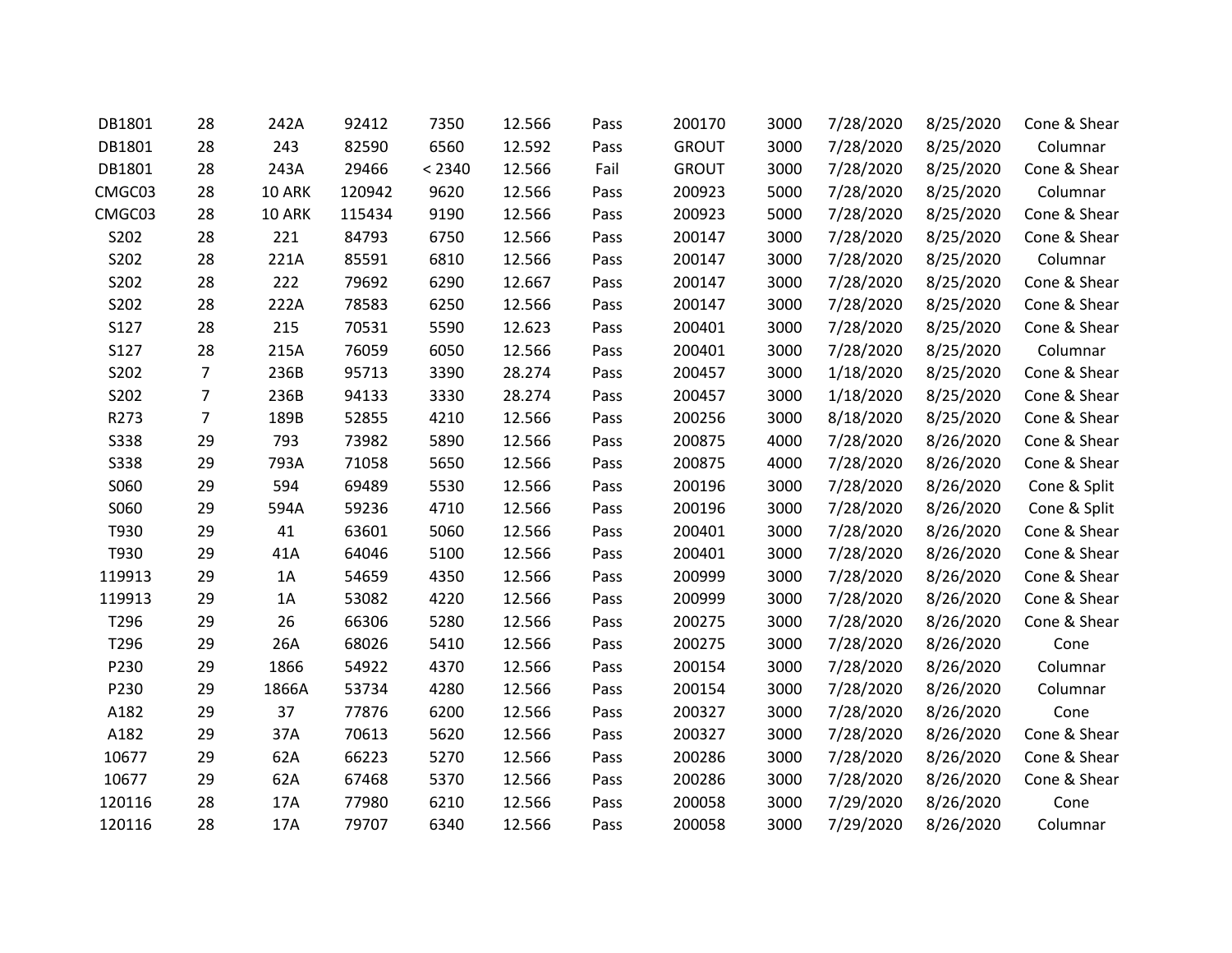| Q029   | 28 | 529            | 93465  | 7440 | 12.566 | Pass | 200058 | 3000 | 7/29/2020 | 8/26/2020 | Columnar     |
|--------|----|----------------|--------|------|--------|------|--------|------|-----------|-----------|--------------|
| Q029   | 28 | 529A           | 94566  | 7530 | 12.566 | Pass | 200058 | 3000 | 7/29/2020 | 8/26/2020 | Cone         |
| Q030   | 28 | 440            | 70998  | 5640 | 12.592 | Pass | 200359 | 3000 | 7/28/2020 | 8/26/2020 | Columnar     |
| Q030   | 28 | 440A           | 69143  | 5500 | 12.566 | Pass | 200359 | 3000 | 7/28/2020 | 8/26/2020 | Cone & Shear |
| S009   | 29 | 36             | 72718  | 5790 | 12.566 | Pass | 200206 | 3000 | 7/28/2020 | 8/26/2020 | Cone & Shear |
| S009   | 29 | 36A            | 72591  | 5780 | 12.566 | Pass | 200206 | 3000 | 7/28/2020 | 8/26/2020 | Cone & Shear |
| T002   | 28 | <b>7A</b>      | 55717  | 4430 | 12.566 | Pass | 200377 | 3000 | 7/29/2020 | 8/26/2020 | Cone & Shear |
| T002   | 28 | 7A             | 59170  | 4710 | 12.566 | Pass | 200377 | 3000 | 7/29/2020 | 8/26/2020 | Cone & Shear |
| T023   | 28 | 24A            | 81581  | 6480 | 12.585 | Pass | 200058 | 3000 | 7/28/2020 | 8/26/2020 | Cone & Shear |
| T023   | 28 | 24A            | 82094  | 6530 | 12.566 | Pass | 200058 | 3000 | 7/28/2020 | 8/26/2020 | Shear        |
| U017   | 28 | 6              | 57844  | 4600 | 12.566 | Pass | 200203 | 3000 | 7/29/2020 | 8/26/2020 | Shear        |
| U017   | 28 | 6A             | 55668  | 4430 | 12.566 | Pass | 200203 | 3000 | 7/29/2020 | 8/26/2020 | Cone         |
| U086   | 28 | 12A            | 64910  | 5150 | 12.604 | Pass | 200820 | 3000 | 7/28/2020 | 8/26/2020 | Columnar     |
| U086   | 28 | 12A            | 63950  | 5090 | 12.566 | Pass | 200820 | 3000 | 7/28/2020 | 8/26/2020 | Cone & Shear |
| U087   | 29 | $\overline{2}$ | 65103  | 5180 | 12.566 | Pass | 200317 | 3000 | 7/28/2020 | 8/26/2020 | Cone & Shear |
| U087   | 29 | 2A             | 68500  | 5450 | 12.566 | Pass | 200317 | 3000 | 7/28/2020 | 8/26/2020 | Cone & Shear |
| U204   | 29 | 3A             | 57802  | 4600 | 12.566 | Pass | 200378 | 3000 | 7/28/2020 | 8/26/2020 | Cone & Split |
| U204   | 29 | 3A             | 63733  | 5070 | 12.566 | Pass | 200378 | 3000 | 7/28/2020 | 8/26/2020 | Cone & Shear |
| U204   | 28 | 4A             | 57705  | 4580 | 12.604 | Pass | 200378 | 3000 | 7/29/2020 | 8/26/2020 | Columnar     |
| U204   | 28 | 4A             | 55651  | 4430 | 12.566 | Pass | 200378 | 3000 | 7/29/2020 | 8/26/2020 | Cone & Split |
| 112919 | 29 | 46             | 54626  | 4350 | 12.566 | Pass | 200162 | 3000 | 7/28/2020 | 8/26/2020 | Cone & Shear |
| 112919 | 29 | 46A            | 59813  | 4760 | 12.566 | Pass | 200162 | 3000 | 7/28/2020 | 8/26/2020 | Columnar     |
| R279   | 28 | 216A           | 62335  | 4960 | 12.566 | Pass | 200178 | 3000 | 7/29/2020 | 8/26/2020 | Cone & Shear |
| R279   | 28 | 216A           | 61083  | 4860 | 12.566 | Pass | 200178 | 3000 | 7/29/2020 | 8/26/2020 | Cone & Shear |
| T932   | 29 | 25             | 55752  | 4440 | 12.566 | Pass | 200178 | 3000 | 7/28/2020 | 8/26/2020 | Cone         |
| T932   | 29 | 25A            | 55339  | 4400 | 12.566 | Pass | 200178 | 3000 | 7/28/2020 | 8/26/2020 | Cone & Shear |
| U911   | 29 | $\overline{7}$ | 58428  | 4650 | 12.566 | Pass | 200189 | 3000 | 7/28/2020 | 8/26/2020 | Cone & Shear |
| U911   | 29 | 7A             | 60275  | 4800 | 12.566 | Pass | 200189 | 3000 | 7/28/2020 | 8/26/2020 | Cone & Shear |
| P230   | 28 | 1865           | 137990 | 4880 | 28.274 | Pass | 200160 | 3000 | 7/28/2020 | 8/26/2020 | Columnar     |
| P230   | 28 | 1865A          | 133630 | 4730 | 28.274 | Pass | 200160 | 3000 | 7/28/2020 | 8/26/2020 | Cone & Shear |
| P230   | 28 | 1867           | 72293  | 5750 | 12.566 | Pass | 200154 | 3000 | 7/29/2020 | 8/26/2020 | Cone         |
| P230   | 28 | 1867A          | 74209  | 5910 | 12.566 | Pass | 200154 | 3000 | 7/29/2020 | 8/26/2020 | Columnar     |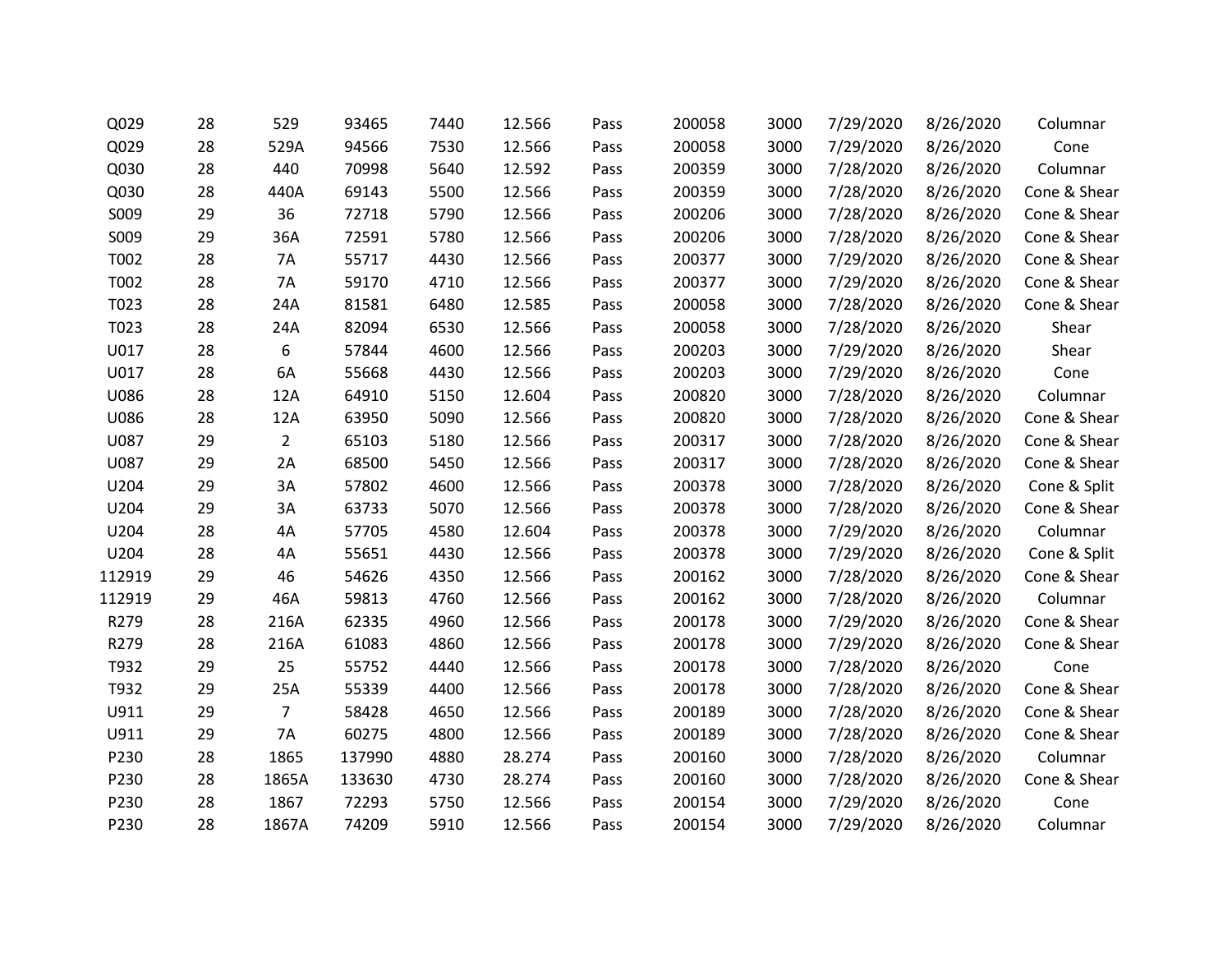| CMGC03 | 28 | 21    | 57493  | 4570   | 12.579 | Pass | 200084         | 3000 | 7/29/2020 | 8/26/2020 | Columnar     |
|--------|----|-------|--------|--------|--------|------|----------------|------|-----------|-----------|--------------|
| CMGC03 | 28 | 21A   | 37722  | 3000   | 12.566 | Pass | 200084         | 3000 | 7/29/2020 | 8/26/2020 | Columnar     |
| DB1801 | 29 | 244   | 85430  | 6800   | 12.566 | Pass | 200392         | 3000 | 7/28/2020 | 8/26/2020 | Columnar     |
| DB1801 | 29 | 244A  | 88402  | 7030   | 12.566 | Pass | 200392         | 3000 | 7/28/2020 | 8/26/2020 | Cone         |
| DB1801 | 28 | 245   | 47616  | 3780   | 12.592 | Pass | 200821         | 3000 | 7/29/2020 | 8/26/2020 | Columnar     |
| DB1801 | 28 | 245A  | 47139  | 3750   | 12.566 | Pass | 200821         | 3000 | 7/29/2020 | 8/26/2020 | Cone         |
| 125186 | 28 | 24    | 62583  | 4980   | 12.566 | Pass | 200065         | 3000 | 7/29/2020 | 8/26/2020 | Cone & Shear |
| 125186 | 28 | 24A   | 62214  | 4950   | 12.566 | Pass | 200065         | 3000 | 7/29/2020 | 8/26/2020 | Columnar     |
| R275   | 28 | 140A  | 62322  | 4960   | 12.566 | Pass | 200700         | 3000 | 7/29/2020 | 8/26/2020 | Shear        |
| R275   | 28 | 140A  | 59574  | 4740   | 12.566 | Pass | 200700         | 3000 | 7/29/2020 | 8/26/2020 | Cone & Split |
| S234   | 28 | 72 Z  | 51472  | 4100   | 12.566 | Pass | 200200         | 3000 | 7/29/2020 | 8/26/2020 | Cone & Split |
| S234   | 28 | 72 Z  | 52629  | 4190   | 12.566 | Pass | 200200         | 3000 | 7/29/2020 | 8/26/2020 | Cone & Split |
| T211   | 28 | 33A   | 63007  | 5010   | 12.566 | Pass | <b>BAG MIX</b> | 3000 | 7/29/2020 | 8/26/2020 | Cone & Split |
| T211   | 28 | 33A   | 62418  | 4970   | 12.566 | Pass | <b>BAG MIX</b> | 3000 | 7/29/2020 | 8/26/2020 | Cone & Split |
| S202   | 28 | 223   | 41020  | < 3260 | 12.566 | Fail | 200753         | 4000 | 7/29/2020 | 8/26/2020 | Columnar     |
| S202   | 28 | 223A  | 39794  | < 3170 | 12.566 | Fail | 200753         | 4000 | 7/29/2020 | 8/26/2020 | Cone & Split |
| DB1701 | 28 | 1377A | 112566 | 8960   | 12.566 | Pass | 200130         | 3000 | 7/29/2020 | 8/26/2020 | Columnar     |
| DB1701 | 28 | 1377B | 120938 | 9620   | 12.566 | Pass | 200130         | 3000 | 7/29/2020 | 8/26/2020 | Cone         |
| U084   | 28 | 3A    | 90796  | 7230   | 12.566 | Pass | 200364         | 4000 | 7/29/2020 | 8/26/2020 | Cone         |
| U084   | 28 | 3A    | 84873  | 6750   | 12.566 | Pass | 200364         | 4000 | 7/29/2020 | 8/26/2020 | Cone         |
| T932   | 28 | 26    | 63455  | 5050   | 12.566 | Pass | 200178         | 3000 | 7/29/2020 | 8/26/2020 | Cone         |
| T932   | 28 | 26A   | 68481  | 5450   | 12.566 | Pass | 200178         | 3000 | 7/29/2020 | 8/26/2020 | Columnar     |
| S338   | 29 | 794   | 79597  | 6330   | 12.566 | Pass | 200875         | 4000 | 7/29/2020 | 8/27/2020 | Cone         |
| S338   | 29 | 794A  | 81250  | 6470   | 12.566 | Pass | 200875         | 4000 | 7/29/2020 | 8/27/2020 | Cone         |
| S060   | 29 | 595   | 78731  | 6270   | 12.566 | Pass | 200196         | 3000 | 7/29/2020 | 8/27/2020 | Cone & Shear |
| S060   | 29 | 595A  | 76053  | 6050   | 12.566 | Pass | 200196         | 3000 | 7/29/2020 | 8/27/2020 | Columnar     |
| S060   | 28 | 596   | 75412  | 6000   | 12.566 | Pass | 200196         | 3000 | 7/30/2020 | 8/27/2020 | Cone & Shear |
| S060   | 28 | 596A  | 75366  | 6000   | 12.566 | Pass | 200196         | 3000 | 7/30/2020 | 8/27/2020 | Columnar     |
| T930   | 29 | 42    | 51364  | 4090   | 12.566 | Pass | 200401         | 3000 | 7/29/2020 | 8/27/2020 | Cone & Shear |
| T930   | 29 | 42A   | 52392  | 4170   | 12.566 | Pass | 200401         | 3000 | 7/29/2020 | 8/27/2020 | Columnar     |
| T930   | 28 | 43    | 68227  | 5430   | 12.566 | Pass | 200508         | 3000 | 7/30/2020 | 8/27/2020 | Cone & Shear |
| T930   | 28 | 43A   | 72726  | 5790   | 12.566 | Pass | 200508         | 3000 | 7/30/2020 | 8/27/2020 | Columnar     |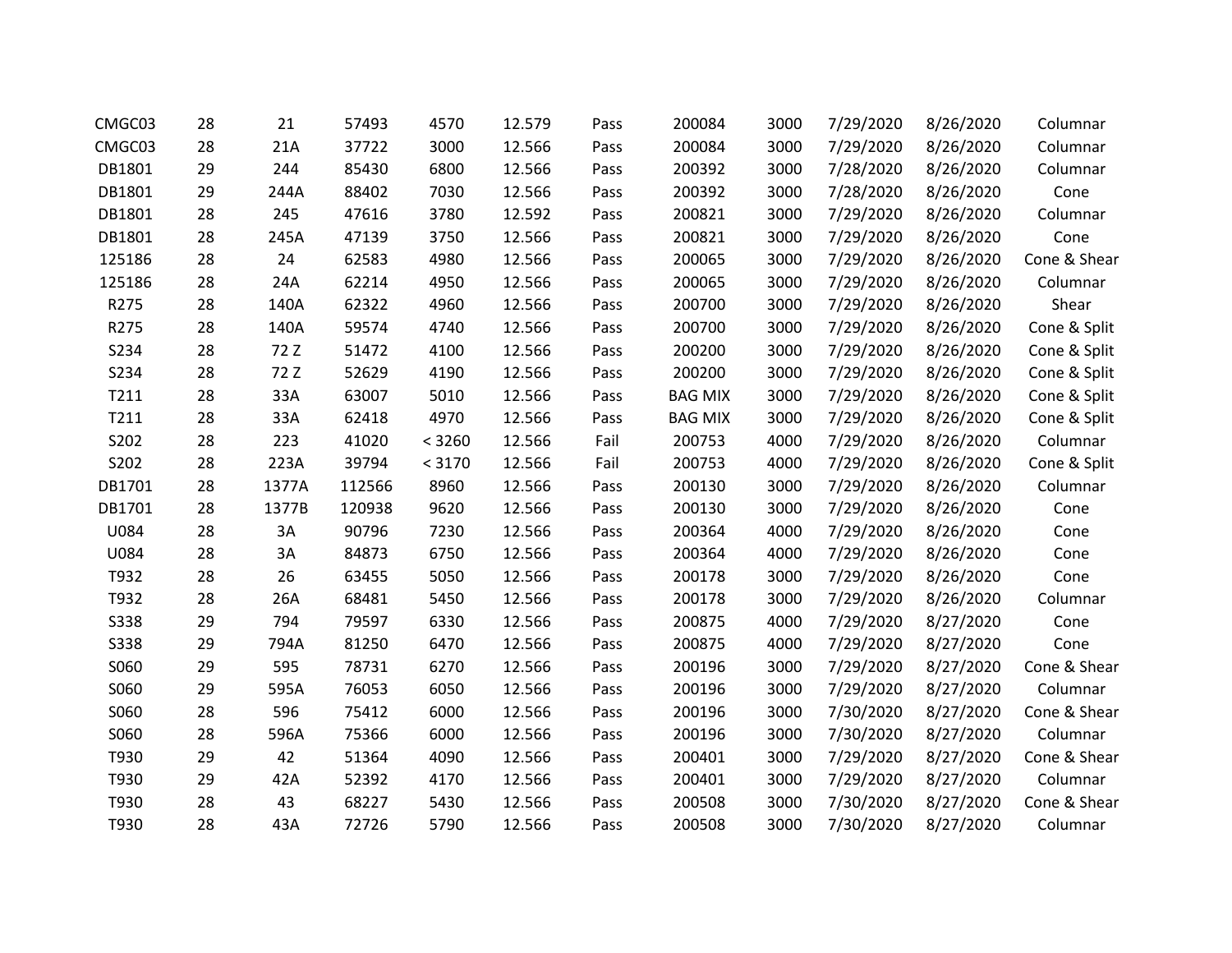| 119913 | 29 | 2A             | 73727  | 5870 | 12.566 | Pass | 200999 | 3000 | 7/29/2020 | 8/27/2020 | Cone & Shear |
|--------|----|----------------|--------|------|--------|------|--------|------|-----------|-----------|--------------|
| 119913 | 29 | 2B             | 70594  | 5620 | 12.566 | Pass | 200999 | 3000 | 7/29/2020 | 8/27/2020 | Cone & Shear |
| 119913 | 28 | 3A             | 62950  | 5010 | 12.566 | Pass | 200999 | 3000 | 7/30/2020 | 8/27/2020 | Columnar     |
| 119913 | 28 | 3A             | 64908  | 5170 | 12.566 | Pass | 200999 | 3000 | 7/30/2020 | 8/27/2020 | Cone & Shear |
| T296   | 29 | 27             | 65573  | 5220 | 12.566 | Pass | 200275 | 3000 | 7/29/2020 | 8/27/2020 | Cone & Shear |
| T296   | 29 | 27A            | 65270  | 5190 | 12.566 | Pass | 200275 | 3000 | 7/29/2020 | 8/27/2020 | Columnar     |
| T296   | 28 | 28             | 69480  | 5530 | 12.566 | Pass | 200275 | 3000 | 7/30/2020 | 8/27/2020 | Columnar     |
| T296   | 28 | 28A            | 69605  | 5540 | 12.566 | Pass | 200275 | 3000 | 7/30/2020 | 8/27/2020 | Columnar     |
| T360   | 29 | 3              | 54248  | 4320 | 12.566 | Pass | 200267 | 3000 | 7/29/2020 | 8/27/2020 | Cone         |
| T360   | 29 | $3-A$          | 55290  | 4400 | 12.566 | Pass | 200267 | 3000 | 7/29/2020 | 8/27/2020 | Cone & Shear |
| S182   | 29 | 38             | 82365  | 6550 | 12.566 | Pass | 200327 | 3000 | 7/29/2020 | 8/27/2020 | Columnar     |
| S182   | 29 | 38A            | 80226  | 6380 | 12.566 | Pass | 200327 | 3000 | 7/29/2020 | 8/27/2020 | Cone & Shear |
| T011   | 29 | 52             | 59548  | 4740 | 12.566 | Pass | 200763 | 3000 | 7/29/2020 | 8/27/2020 | Cone & Shear |
| T011   | 29 | 52A            | 60143  | 4790 | 12.566 | Pass | 200763 | 3000 | 7/29/2020 | 8/27/2020 | Cone & Shear |
| T255   | 29 | 20             | 47693  | 3800 | 12.566 | Pass | 200181 | 3000 | 7/29/2020 | 8/27/2020 | Columnar     |
| T255   | 29 | 20A            | 46376  | 3690 | 12.566 | Pass | 200181 | 3000 | 7/29/2020 | 8/27/2020 | Cone & Shear |
| T279   | 29 | 14             | 64169  | 5110 | 12.566 | Pass | 200635 | 3000 | 7/29/2020 | 8/27/2020 | Cone & Shear |
| T279   | 29 | 14A            | 64164  | 5110 | 12.566 | Pass | 200635 | 3000 | 7/29/2020 | 8/27/2020 | Cone & Shear |
| T397   | 28 | 13             | 61478  | 4890 | 12.566 | Pass | 200723 | 3000 | 7/30/2020 | 8/27/2020 | Cone         |
| T397   | 28 | 13A            | 57751  | 4600 | 12.566 | Pass | 200723 | 3000 | 7/30/2020 | 8/27/2020 | Cone & Shear |
| U046   | 28 | $\overline{2}$ | 53649  | 4270 | 12.566 | Pass | 200169 | 3000 | 7/30/2020 | 8/27/2020 | Columnar     |
| U046   | 28 | 2A             | 54788  | 4360 | 12.566 | Pass | 200169 | 3000 | 7/30/2020 | 8/27/2020 | Columnar     |
| U140   | 28 | 5              | 61511  | 4890 | 12.566 | Pass | 200232 | 3000 | 7/30/2020 | 8/27/2020 | Cone & Shear |
| U140   | 28 | 5A             | 65966  | 5250 | 12.566 | Pass | 200232 | 3000 | 7/30/2020 | 8/27/2020 | Cone & Shear |
| Q030   | 29 | 441            | 69015  | 5550 | 12.441 | Pass | 200359 | 3000 | 7/29/2020 | 8/27/2020 | Cone         |
| Q030   | 29 | 441A           | 66652  | 5300 | 12.566 | Pass | 200359 | 3000 | 7/29/2020 | 8/27/2020 | Cone         |
| S009   | 29 | 37A            | 89084  | 7090 | 12.566 | Pass | 200206 | 3000 | 7/29/2020 | 8/27/2020 | Cone & Shear |
| S009   | 29 | 37A            | 82783  | 6590 | 12.566 | Pass | 200206 | 3000 | 7/29/2020 | 8/27/2020 | Cone & Shear |
| S234   | 29 | 72A            | 63293  | 5060 | 12.504 | Pass | 200200 | 3000 | 7/29/2020 | 8/27/2020 | Cone & Shear |
| S234   | 29 | 72A            | 60330  | 4820 | 12.504 | Pass | 200200 | 3000 | 7/29/2020 | 8/27/2020 | Columnar     |
| S272   | 28 | 67             | 112912 | 8990 | 12.566 | Pass | 200285 | 4000 | 7/30/2020 | 8/27/2020 | Cone         |
| S272   | 28 | 67A            | 114405 | 9100 | 12.566 | Pass | 200285 | 4000 | 7/30/2020 | 8/27/2020 | Cone         |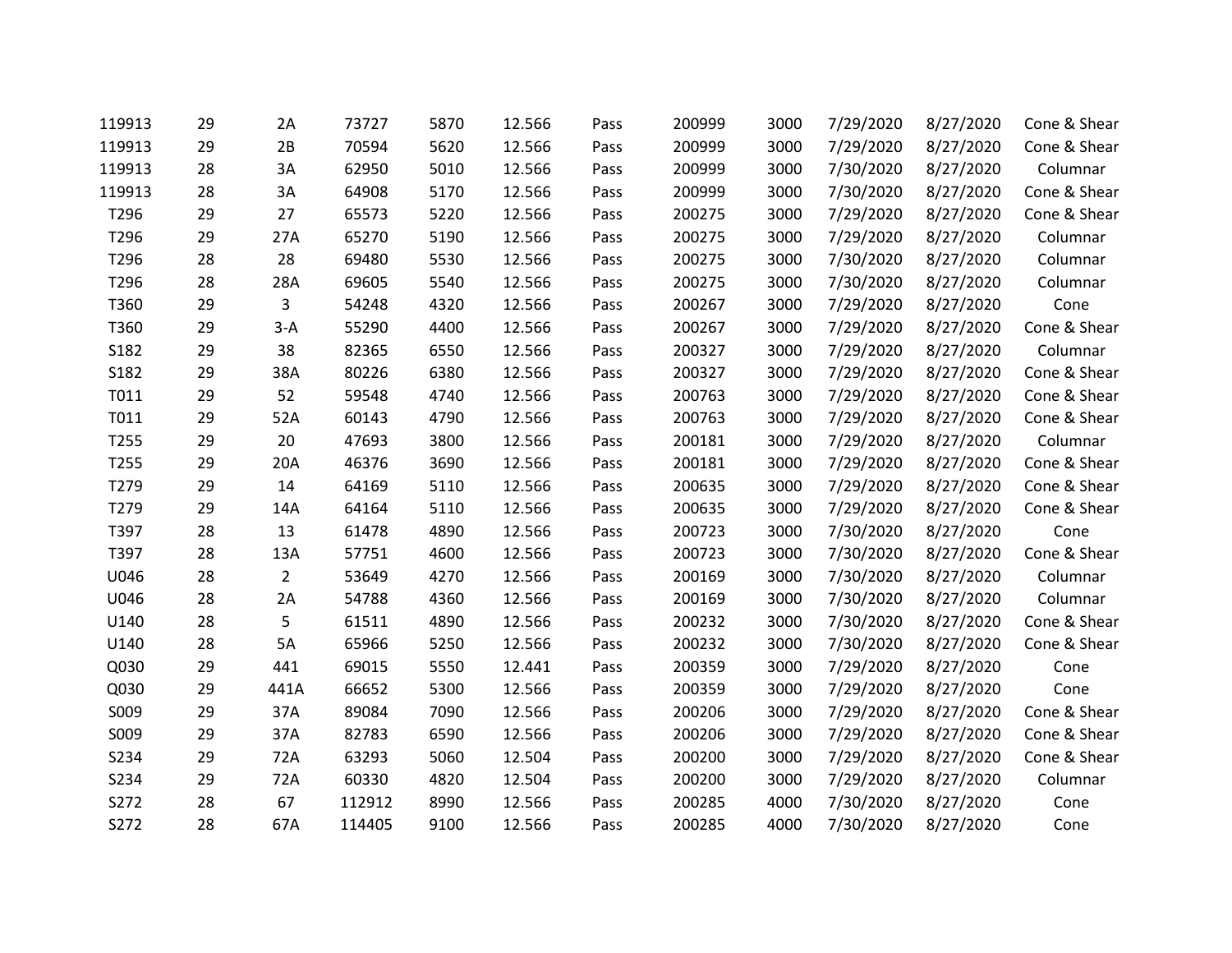| S272        | 28 | 68        | 105325 | 8330  | 12.642 | Pass | 200285         | 4000 | 7/30/2020 | 8/27/2020 | Cone         |
|-------------|----|-----------|--------|-------|--------|------|----------------|------|-----------|-----------|--------------|
| S272        | 28 | 68A       | 100441 | 7990  | 12.566 | Pass | 200285         | 4000 | 7/30/2020 | 8/27/2020 | Cone         |
| S272        | 28 | 69        | 115139 | 9160  | 12.566 | Pass | 200285         | 4000 | 7/30/2020 | 8/27/2020 | Columnar     |
| S272        | 28 | 69A       | 111520 | 8870  | 12.566 | Pass | 200285         | 4000 | 7/30/2020 | 8/27/2020 | Cone         |
| T002        | 28 | 8A        | 67880  | 5400  | 12.566 | Pass | 200377         | 3000 | 7/30/2020 | 8/27/2020 | Cone & Shear |
| T002        | 28 | <b>8A</b> | 70786  | 5630  | 12.566 | Pass | 200377         | 3000 | 7/30/2020 | 8/27/2020 | Cone & Shear |
| T014        | 29 | 69A       | 98976  | 7880  | 12.566 | Pass | 200360         | 4500 | 7/29/2020 | 8/27/2020 | Cone         |
| T014        | 29 | 69A       | 95003  | 7560  | 12.566 | Pass | 200360         | 4500 | 7/29/2020 | 8/27/2020 | Columnar     |
| T014        | 29 | 70A       | 96410  | 7670  | 12.566 | Pass | 200360         | 4500 | 7/29/2020 | 8/27/2020 | Cone         |
| T014        | 29 | 70A       | 99917  | 7950  | 12.566 | Pass | 200360         | 4500 | 7/29/2020 | 8/27/2020 | Cone & Shear |
| T014        | 29 | 71A       | 78786  | 6270  | 12.566 | Pass | <b>BAG MIX</b> | 3000 | 7/29/2020 | 8/27/2020 | Columnar     |
| T014        | 29 | 71A       | 75050  | 5970  | 12.566 | Pass | <b>BAG MIX</b> | 3000 | 7/29/2020 | 8/27/2020 | Cone & Shear |
| T019        | 28 | 2A        | 54895  | 4330  | 12.692 | Pass | 200151         | 3000 | 7/29/2020 | 8/27/2020 | Cone & Shear |
| T019        | 28 | 2A        | 54019  | 4300  | 12.566 | Pass | 200151         | 3000 | 7/29/2020 | 8/27/2020 | Cone         |
| T079        | 28 | 169A      | 67804  | 5400  | 12.566 | Pass |                | 3000 | 7/30/2020 | 8/27/2020 | Cone & Split |
| T079        | 28 | 169A      | 70997  | 5650  | 12.566 | Pass |                | 3000 | 7/30/2020 | 8/27/2020 | Columnar     |
| U087        | 28 | 3         | 66943  | 5320  | 12.592 | Pass | 200317         | 3000 | 7/30/2020 | 8/27/2020 | Cone & Shear |
| U087        | 28 | 3A        | 63040  | 5020  | 12.566 | Pass | 200317         | 3000 | 7/30/2020 | 8/27/2020 | Columnar     |
| <b>S338</b> | 28 | 795       | 55546  | 4420  | 12.566 | Pass | 200875         | 4000 | 7/30/2020 | 8/27/2020 | Cone         |
| S338        | 28 | 795A      | 59387  | 4730  | 12.566 | Pass | 200875         | 4000 | 7/30/2020 | 8/27/2020 | Cone         |
| P230        | 28 | 1868      | 74828  | 5950  | 12.566 | Pass | 200154         | 3000 | 7/30/2020 | 8/27/2020 | Cone & Shear |
| P230        | 28 | 1868A     | 74162  | 5900  | 12.566 | Pass | 200154         | 3000 | 7/30/2020 | 8/27/2020 | Cone & Shear |
| P230        | 28 | 1869      | 49784  | 3960  | 12.566 | Pass | 200154         | 3000 | 7/30/2020 | 8/27/2020 | Cone & Shear |
| P230        | 28 | 1869A     | 49203  | 3920  | 12.566 | Pass | 200154         | 3000 | 7/30/2020 | 8/27/2020 | Cone & Shear |
| CMGC03      | 28 | 22        | 53202  | 4230  | 12.566 | Pass | 200084         | 3000 | 7/30/2020 | 8/27/2020 | Columnar     |
| CMGC03      | 28 | 22A       | 54826  | 4360  | 12.566 | Pass | 200084         | 3000 | 7/30/2020 | 8/27/2020 | Columnar     |
| DB1801      | 28 | 246       | 45413  | 3610  | 12.566 | Pass | 200821         | 3000 | 7/30/2020 | 8/27/2020 | Cone & Split |
| DB1801      | 28 | 246A      | 44860  | 3570  | 12.566 | Pass | 200821         | 3000 | 7/30/2020 | 8/27/2020 | Cone & Shear |
| U189        | 27 | 1ARB      | 148648 | 11830 | 12.566 | Pass | 200031         | 7000 | 7/31/2020 | 8/27/2020 | Cone         |
| U189        | 27 | 1ARB      | 152359 | 12120 | 12.566 | Pass | 200031         | 7000 | 7/31/2020 | 8/27/2020 | Cone         |
| S202        | 28 | 224       | 61066  | 4840  | 12.617 | Pass | 200150         | 3000 | 7/30/2020 | 8/27/2020 | Shear        |
| S202        | 28 | 224A      | 55640  | 4430  | 12.566 | Pass | 200150         | 3000 | 7/30/2020 | 8/27/2020 | Columnar     |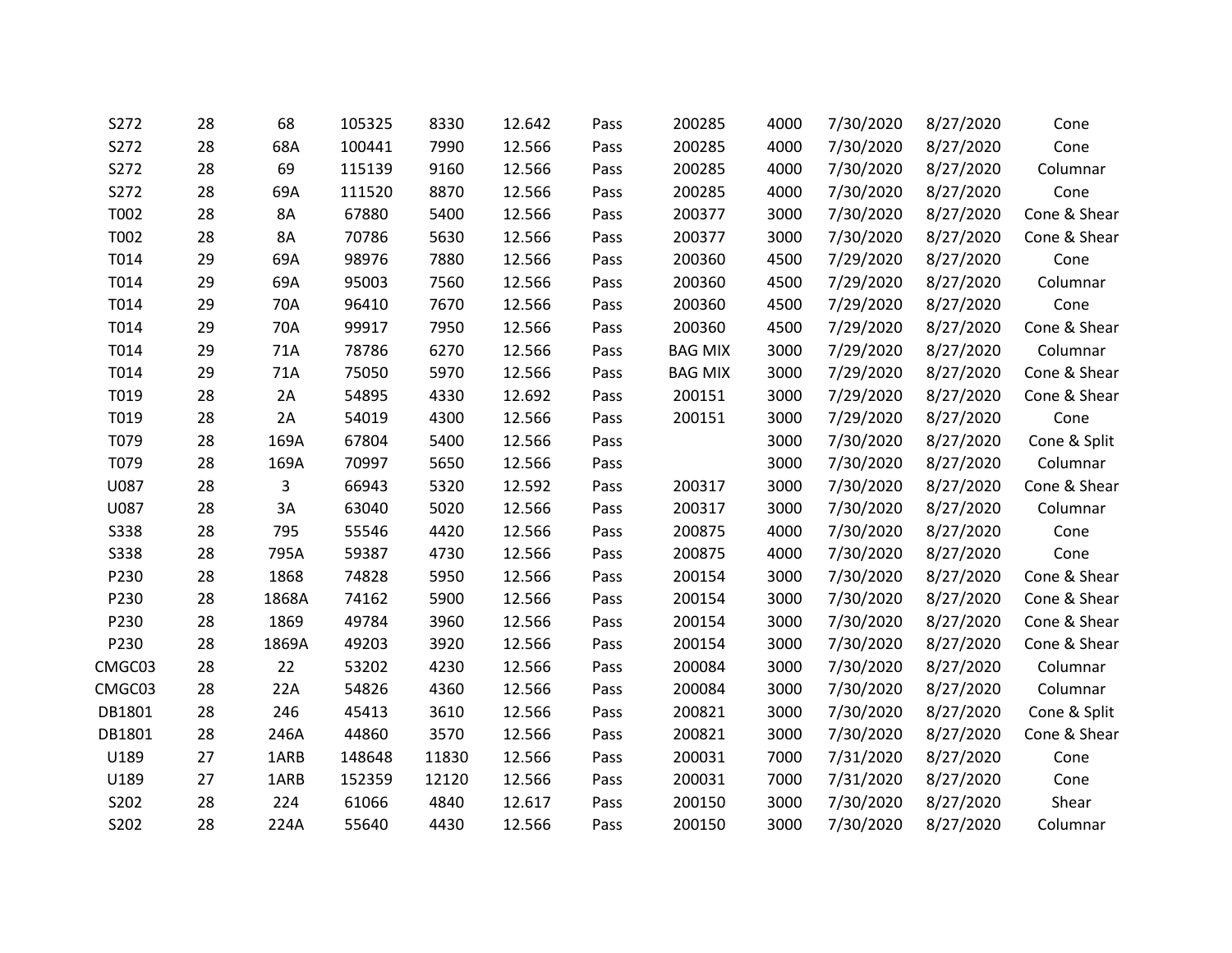| S127   | 28             | 216            | 70907  | 5670  | 12.504 | Pass | 200401 | 3000 | 7/30/2020 | 8/27/2020 | Cone & Shear |
|--------|----------------|----------------|--------|-------|--------|------|--------|------|-----------|-----------|--------------|
| S127   | 28             | 216A           | 68593  | 5460  | 12.566 | Pass | 200401 | 3000 | 7/30/2020 | 8/27/2020 | Cone & Shear |
| U189   | 13             | 2ARB           | 145018 | 11540 | 12.566 | Pass | 200031 | 8000 | 8/14/2020 | 8/27/2020 | Cone         |
| U189   | 13             | 2ARB           | 131275 | 10450 | 12.566 | Pass | 200031 | 8000 | 8/14/2020 | 8/27/2020 | Columnar     |
| U199   | 10             | 1023B          | 54839  | 4360  | 12.566 | Pass | 200948 | 3000 | 8/17/2020 | 8/27/2020 | Cone & Shear |
| U199   | 10             | 1023C          | 54994  | 4380  | 12.566 | Pass | 200948 | 3000 | 8/17/2020 | 8/27/2020 | Cone & Shear |
| R273   | $\overline{7}$ | 190B           | 56257  | 4480  | 12.566 | Pass | 200256 | 3000 | 8/19/2020 | 8/27/2020 | Cone & Shear |
| R273   | $\overline{7}$ | 191B           | 57682  | 4590  | 12.566 | Pass | 200256 | 3000 | 8/20/2020 | 8/27/2020 | Cone & Shear |
| T213   | 5              | 1C             | 112357 | 8940  | 12.566 | Pass | 200140 | 3000 | 8/21/2020 | 8/27/2020 | Cone & Shear |
| T930   | $\overline{7}$ | 53B            | 43724  | 3480  | 12.566 | Pass | 200401 | 3000 | 8/20/2020 | 8/27/2020 | Columnar     |
| T336   | 29             | 59             | 183757 | 14620 | 12.566 | Pass | 200724 | 9000 | 7/29/2020 | 8/27/2020 | Cone         |
| T336   | 29             | 59A            | 174078 | 13850 | 12.566 | Pass | 200724 | 9000 | 7/29/2020 | 8/27/2020 | Cone         |
| T336   | 29             | 61             | 207369 | 16500 | 12.566 | Pass | 200724 | 9000 | 7/29/2020 | 8/27/2020 | Cone         |
| T336   | 29             | 61A            | 194002 | 15440 | 12.566 | Pass | 200724 | 9000 | 7/29/2020 | 8/27/2020 | Cone         |
| T336   | 29             | 62             | 196172 | 15610 | 12.566 | Pass | 200724 | 9000 | 7/29/2020 | 8/27/2020 | Cone & Shear |
| T336   | 29             | 62A            | 196337 | 15620 | 12.566 | Pass | 200724 | 9000 | 7/29/2020 | 8/27/2020 | Cone & Shear |
| T336   | 29             | 63             | 191634 | 15250 | 12.566 | Pass | 200724 | 9000 | 7/29/2020 | 8/27/2020 | Cone         |
| T336   | 29             | 63A            | 181361 | 14430 | 12.566 | Pass | 200724 | 9000 | 7/29/2020 | 8/27/2020 | Cone         |
| 111041 | 29             | BR2-19         | 65352  | 5200  | 12.566 | Pass | 200316 | 3000 | 7/29/2020 | 8/27/2020 | Cone & Shear |
| 111041 | 29             | <b>BR2-19A</b> | 67550  | 5380  | 12.566 | Pass | 200316 | 3000 | 7/29/2020 | 8/27/2020 | Cone & Shear |
| 119913 | 28             | 4A             | 70428  | 5600  | 12.566 | Pass | 200999 | 3000 | 7/31/2020 | 8/28/2020 | Cone         |
| 119913 | 28             | 4B             | 71377  | 5680  | 12.566 | Pass | 200999 | 3000 | 7/31/2020 | 8/28/2020 | Cone         |
| 111041 | 28             | BR2-20         | 76597  | 6100  | 12.566 | Pass | 200316 | 3000 | 7/31/2020 | 8/28/2020 | Cone         |
| 111041 | 28             | <b>BR2-20A</b> | 73730  | 5870  | 12.566 | Pass | 200316 | 3000 | 7/31/2020 | 8/28/2020 | Cone         |
| T271   | 28             | 11             | 88500  | 7040  | 12.566 | Pass | 200040 | 3000 | 7/31/2020 | 8/28/2020 | Cone         |
| T271   | 28             | 11A            | 80745  | 6430  | 12.566 | Pass | 200040 | 3000 | 7/31/2020 | 8/28/2020 | Cone         |
| T271   | 28             | 12             | 80381  | 6400  | 12.566 | Pass | 200337 | 3000 | 7/31/2020 | 8/28/2020 | Columnar     |
| T271   | 28             | 12A            | 79106  | 6300  | 12.566 | Pass | 200337 | 3000 | 7/31/2020 | 8/28/2020 | Columnar     |
| Q029   | 28             | 530            | 86426  | 6840  | 12.629 | Pass | 200210 | 3000 | 7/31/2020 | 8/28/2020 | Cone         |
| Q029   | 28             | 530A           | 84213  | 6700  | 12.566 | Pass | 200210 | 3000 | 7/31/2020 | 8/28/2020 | Columnar     |
| T002   | 28             | 9              | 54130  | 4310  | 12.566 | Pass | 200377 | 3000 | 7/31/2020 | 8/28/2020 | Columnar     |
| T002   | 28             | <b>9A</b>      | 58024  | 4620  | 12.566 | Pass | 200377 | 3000 | 7/31/2020 | 8/28/2020 | Cone         |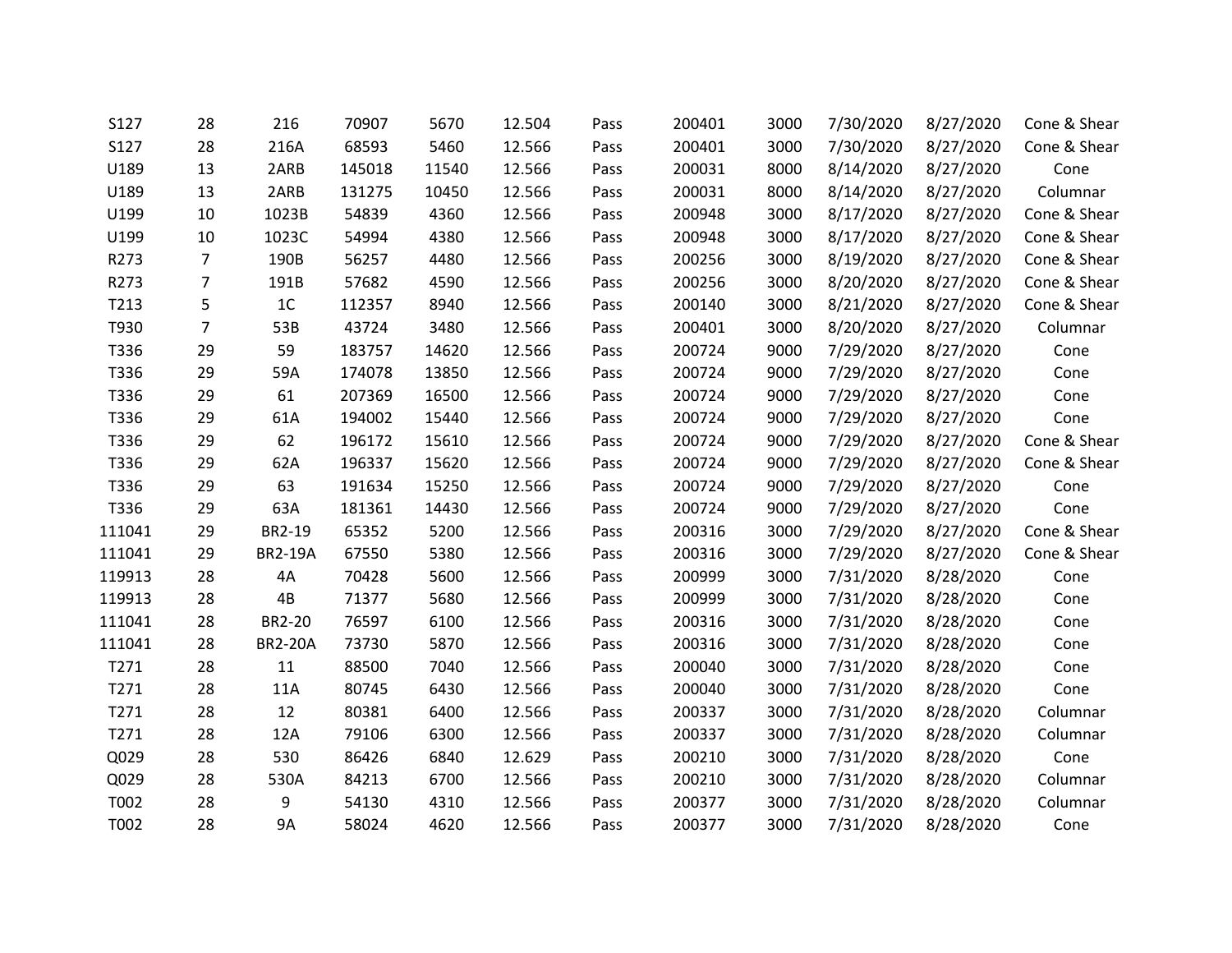| T079   | 28 | 170A  | 127639 | 4510   | 28.274 | Pass | 200617 | 3000 | 7/31/2020 | 8/28/2020 | Cone & Shear |
|--------|----|-------|--------|--------|--------|------|--------|------|-----------|-----------|--------------|
| T079   | 28 | 170A  | 124222 | 4390   | 28.274 | Pass | 200617 | 3000 | 7/31/2020 | 8/28/2020 | Cone         |
| U087   | 28 | 4     | 66626  | 5300   | 12.566 | Pass | 200317 | 3000 | 7/31/2020 | 8/28/2020 | Columnar     |
| U087   | 28 | 4A    | 75495  | 6010   | 12.566 | Pass | 200317 | 3000 | 7/31/2020 | 8/28/2020 | Cone         |
| U910   | 28 | 3     | 60347  | 4800   | 12.566 | Pass | 200250 | 3000 | 7/31/2020 | 8/28/2020 | Cone & Shear |
| U910   | 28 | 3A    | 61115  | 4860   | 12.566 | Pass | 200250 | 3000 | 7/31/2020 | 8/28/2020 | Columnar     |
| 112919 | 28 | 47    | 85588  | 6850   | 12.504 | Pass | 200162 | 3000 | 7/31/2020 | 8/28/2020 | Cone         |
| 112919 | 28 | 47A   | 83407  | 6640   | 12.566 | Pass | 200162 | 3000 | 7/31/2020 | 8/28/2020 | Cone         |
| S338   | 28 | 796   | 47379  | < 3750 | 12.623 | Fail | 200875 | 4000 | 7/31/2020 | 8/28/2020 | Cone & Shear |
| S338   | 28 | 796A  | 49057  | < 3900 | 12.566 | Fail | 200875 | 4000 | 7/31/2020 | 8/28/2020 | Cone & Shear |
| S338   | 28 | 1201  | 83105  | 6610   | 12.566 | Pass | 200337 | 3000 | 7/31/2020 | 8/28/2020 | Cone         |
| S338   | 28 | 1201A | 75059  | 5970   | 12.566 | Pass | 200337 | 3000 | 7/31/2020 | 8/28/2020 | Cone & Shear |
| T210   | 28 | 4     | 61984  | 4930   | 12.566 | Pass | 200190 | 3000 | 7/31/2020 | 8/28/2020 | Columnar     |
| T210   | 28 | 4A    | 62728  | 4990   | 12.566 | Pass | 200190 | 3000 | 7/31/2020 | 8/28/2020 | Cone & Shear |
| R279   | 28 | 217A  | 55461  | 4410   | 12.566 | Pass | 200178 | 3000 | 7/31/2020 | 8/28/2020 | Columnar     |
| R279   | 28 | 217A  | 54984  | 4380   | 12.566 | Pass | 200178 | 3000 | 7/31/2020 | 8/28/2020 | Columnar     |
| U911   | 28 | 8     | 61628  | 4900   | 12.566 | Pass | 200189 | 3000 | 7/31/2020 | 8/28/2020 | Cone & Shear |
| U911   | 28 | 8A    | 59087  | 4700   | 12.566 | Pass | 200189 | 3000 | 7/31/2020 | 8/28/2020 | Cone & Shear |
| P230   | 28 | 1870  | 66295  | 5280   | 12.566 | Pass | 200155 | 4000 | 7/31/2020 | 8/28/2020 | Columnar     |
| P230   | 28 | 1870A | 64585  | 5140   | 12.566 | Pass | 200155 | 4000 | 7/31/2020 | 8/28/2020 | Columnar     |
| P230   | 28 | 1871  | 58233  | 4630   | 12.566 | Pass | 200154 | 3000 | 7/31/2020 | 8/28/2020 | Columnar     |
| P230   | 28 | 1871A | 60043  | 4780   | 12.566 | Pass | 200154 | 3000 | 7/31/2020 | 8/28/2020 | Cone & Shear |
| DB1801 | 28 | 247   | 82441  | 6560   | 12.566 | Pass | 200392 | 3000 | 7/31/2020 | 8/28/2020 | Cone         |
| DB1801 | 28 | 247A  | 82536  | 6570   | 12.566 | Pass | 200392 | 3000 | 7/31/2020 | 8/28/2020 | Cone         |
| DB1801 | 28 | 248   | 56119  | 4470   | 12.566 | Pass | 200169 | 3000 | 7/31/2020 | 8/28/2020 | Cone & Shear |
| DB1801 | 28 | 248A  | 56874  | 4530   | 12.566 | Pass | 200169 | 3000 | 7/31/2020 | 8/28/2020 | Columnar     |
| 121534 | 28 | 10    | 72702  | 5790   | 12.566 | Pass | 200207 | 3000 | 7/31/2020 | 8/28/2020 | Cone & Shear |
| 121534 | 28 | 10A   | 69551  | 5530   | 12.566 | Pass | 200207 | 3000 | 7/31/2020 | 8/28/2020 | Cone         |
| T023   | 28 | 25    | 74108  | 5900   | 12.566 | Pass | 200210 | 3000 | 7/31/2020 | 8/28/2020 | Cone         |
| T023   | 28 | 25A   | 72624  | 5780   | 12.566 | Pass | 200210 | 3000 | 7/31/2020 | 8/28/2020 | Columnar     |
| U189   | 28 | 1ARK  | 133939 | 10550  | 12.692 | Pass | 200048 | 5000 | 7/31/2020 | 8/28/2020 | Cone         |
| U189   | 28 | 1ARK  | 138525 | 11020  | 12.566 | Pass | 200048 | 5000 | 7/31/2020 | 8/28/2020 | Cone & Shear |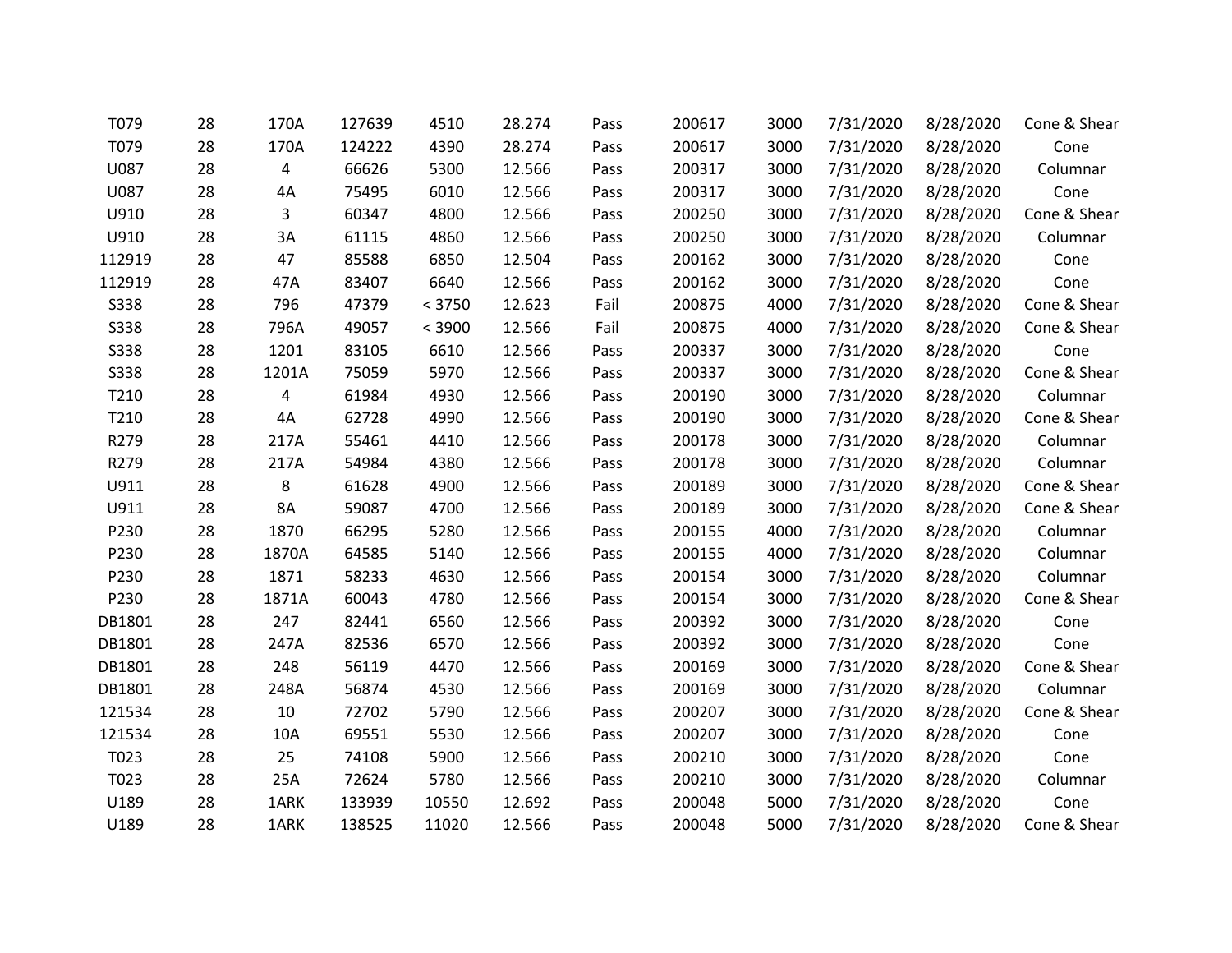| U189 | 24             | 2ARK  | 137868 | 10970 | 12.566 | Pass | 200048  | 5000 | 8/4/2020  | 8/28/2020 | Cone         |
|------|----------------|-------|--------|-------|--------|------|---------|------|-----------|-----------|--------------|
| U189 | 24             | 2ARK  | 144772 | 11520 | 12.566 | Pass | 200048  | 5000 | 8/4/2020  | 8/28/2020 | Cone         |
| U189 | 23             | 3ARK  | 132341 | 10530 | 12.566 | Pass | 200048  | 5000 | 8/5/2020  | 8/28/2020 | Cone & Shear |
| U189 | 23             | 3ARK  | 128400 | 10220 | 12.566 | Pass | 200048  | 5000 | 8/5/2020  | 8/28/2020 | Cone         |
| U189 | 22             | 4ARK  | 132734 | 10560 | 12.566 | Pass | 200048  | 5000 | 8/6/2020  | 8/28/2020 | Cone         |
| U189 | 22             | 4ARK  | 137061 | 10910 | 12.566 | Pass | 200048  | 5000 | 8/6/2020  | 8/28/2020 | Cone & Shear |
| S127 | 28             | 217   | 83085  | 6610  | 12.566 | Pass | 200401  | 3000 | 7/31/2020 | 8/28/2020 | Cone         |
| S127 | 28             | 217A  | 77369  | 6160  | 12.566 | Pass | 200401  | 3000 | 7/31/2020 | 8/28/2020 | Cone & Shear |
| U189 | 21             | 5ARK  | 127872 | 10180 | 12.566 | Pass | 200048  | 5000 | 8/7/2020  | 8/28/2020 | Cone & Split |
| U189 | 21             | 5ARK  | 136532 | 10860 | 12.566 | Pass | 200048  | 5000 | 8/7/2020  | 8/28/2020 | Cone & Split |
| U189 | 18             | 6ARK  | 137902 | 10970 | 12.566 | Pass | 200048  | 5000 | 8/10/2020 | 8/28/2020 | Cone         |
| U189 | 18             | 6ARK  | 156410 | 12450 | 12.566 | Pass | 200048  | 5000 | 8/10/2020 | 8/28/2020 | Cone & Shear |
| U189 | 17             | 7ARK  | 123297 | 9810  | 12.566 | Pass | 200048  | 5000 | 8/11/2020 | 8/28/2020 | Cone         |
| U189 | 17             | 7ARK  | 117247 | 9330  | 12.566 | Pass | 200048  | 5000 | 8/11/2020 | 8/28/2020 | Cone & Shear |
| U189 | 16             | 8ARK  | 118638 | 9440  | 12.566 | Pass | 200048  | 5000 | 8/12/2020 | 8/28/2020 | Cone & Shear |
| U189 | 16             | 8ARK  | 109434 | 8710  | 12.566 | Pass | 200048  | 5000 | 8/12/2020 | 8/28/2020 | Cone         |
| U189 | 14             | 9ARK  | 134701 | 10720 | 12.566 | Pass | 200048  | 5000 | 8/14/2020 | 8/28/2020 | Cone         |
| U189 | 14             | 9ARK  | 149150 | 11870 | 12.566 | Pass | 200048  | 5000 | 8/14/2020 | 8/28/2020 | Cone         |
| T213 | $\overline{7}$ | 1D    | 111458 | 8870  | 12.566 | Pass | 200140  | 3000 | 8/21/2020 | 8/28/2020 | Columnar     |
| T932 | 28             | 27    | 64203  | 5110  | 12.566 | Pass | 200178  | 3000 | 007-31-20 | 8/28/2020 | Cone & Shear |
| T932 | 28             | 27A   | 62011  | 4930  | 12.566 | Pass | 200178  | 3000 | 007-31-20 | 8/28/2020 | Cone         |
| T336 | 28             | 58    | 180333 | 14310 | 12.598 | Pass | 200724  | 9000 | 7/31/2020 | 8/28/2020 | Cone         |
| T336 | 28             | 58A   | 179903 | 14320 | 12.566 | Pass | 200724  | 9000 | 7/31/2020 | 8/28/2020 | Cone & Shear |
| T336 | 28             | 60    | 188920 | 15030 | 12.566 | Pass | 2000724 | 9000 | 7/31/2020 | 8/28/2020 | Cone         |
| T336 | 28             | 60A   | 190421 | 15150 | 12.566 | Pass | 2000724 | 9000 | 7/31/2020 | 8/28/2020 | Cone         |
| U189 | 8              | 3ARB  | 130331 | 10370 | 12.566 | Pass | 200031  | 8000 | 8/20/2020 | 8/28/2020 | Cone         |
| U189 | 8              | 3ARB  | 126525 | 10070 | 12.566 | Pass | 200031  | 8000 | 8/20/2020 | 8/28/2020 | Columnar     |
| U189 | 14             | 10ARK | 113914 | 9060  | 12.566 | Pass | 200048  | 5000 | 8/14/2020 | 8/28/2020 | Columnar     |
| U189 | 14             | 10ARK | 124318 | 9890  | 12.566 | Pass | 200048  | 5000 | 8/14/2020 | 8/28/2020 | Columnar     |
| U189 | 9              | 11ARK | 115431 | 9190  | 12.566 | Pass | 200048  | 5000 | 8/19/2020 | 8/28/2020 | Cone & Shear |
| U189 | 9              | 11ARK | 111823 | 8900  | 12.566 | Pass | 200048  | 5000 | 8/19/2020 | 8/28/2020 | Cone & Shear |
| U189 | 8              | 12ARK | 125431 | 9980  | 12.566 | Pass | 200048  | 5000 | 8/20/2020 | 8/28/2020 | Columnar     |